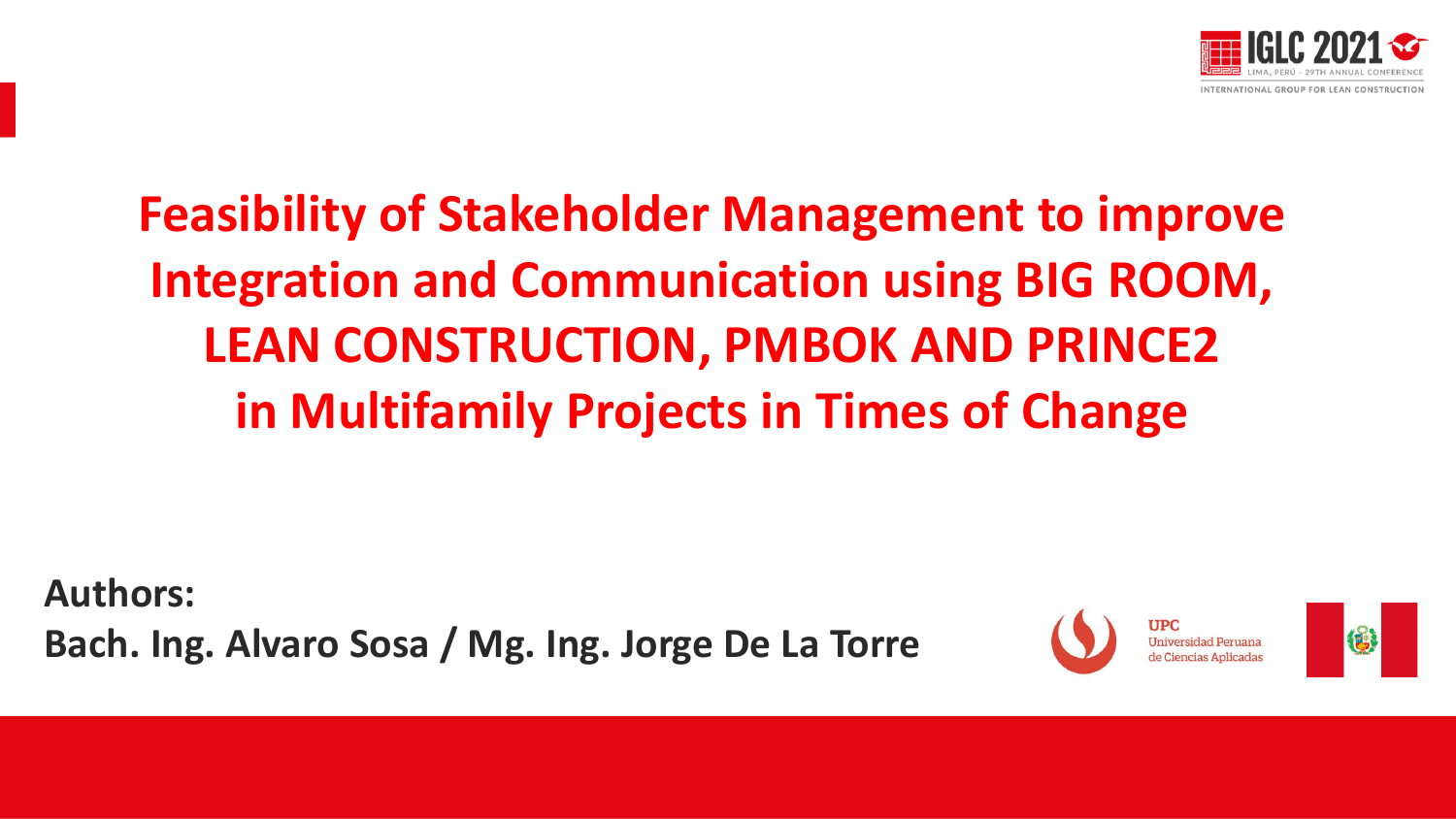

#### **AGENDA**

- I. MASTER DATA
- II. DATA ANALYSIS
- III. DECISION MAKING
- IV. CONCLUSIONS



**Figure 1.** Study methodology flowchart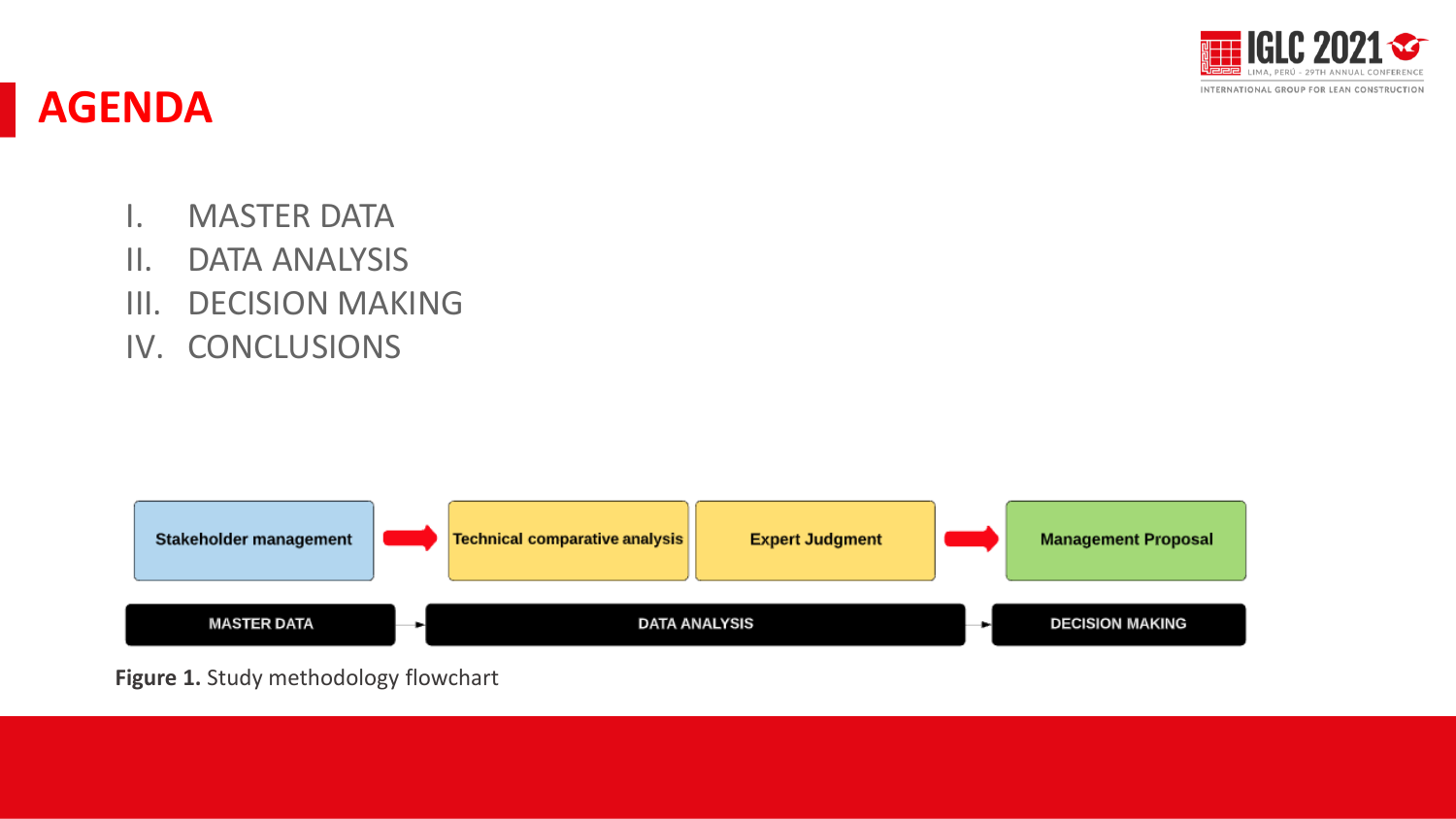

#### **I. MASTER DATA**

Information was gathered from three main sources: Lean Construction, PMBOK6 and PRINCE2



**Figure 2.** Stakeholder management structure of Lean Construction, PMBOK6 and PRINCE2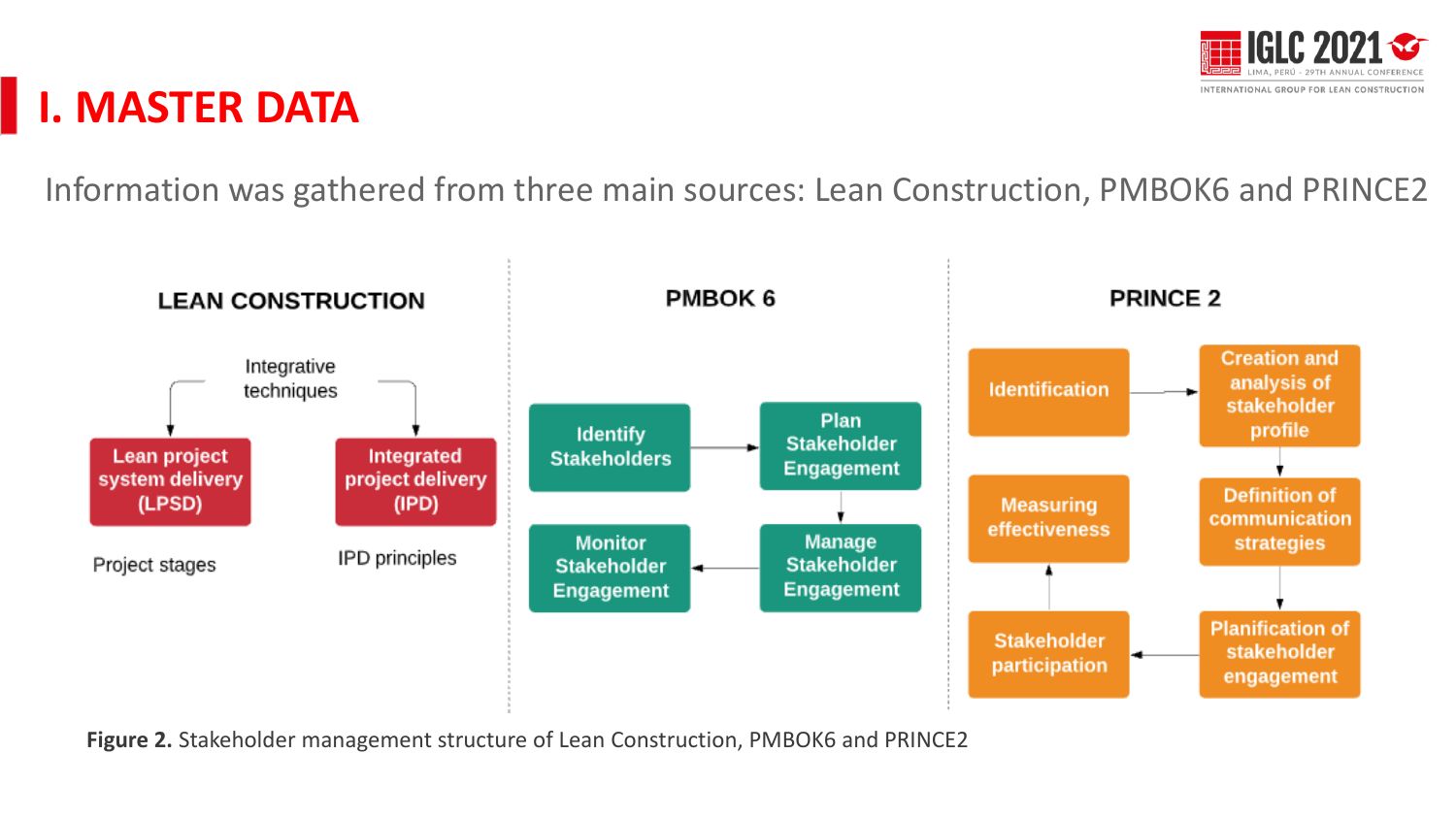### **II. DATA ANALYSIS**



This table was prepared based on the research proposal that consist of three phases:

- 1. Stakeholder Identification
- 2. Stakeholder management planning
- 3. Execution of stakeholder management

|                         | <b>Lean Construction</b>                                                                                                                                                                                                                       | <b>PMBOK 6</b>                                                                                                                                                                               | <b>PRINCE 2</b>                                                                                                                                                                               |
|-------------------------|------------------------------------------------------------------------------------------------------------------------------------------------------------------------------------------------------------------------------------------------|----------------------------------------------------------------------------------------------------------------------------------------------------------------------------------------------|-----------------------------------------------------------------------------------------------------------------------------------------------------------------------------------------------|
| $\mathbf{1}$            | LPSD concisely defines the client's<br>propositions and the interests of all<br>stakeholders                                                                                                                                                   | The charter project is a source of<br>that identifies<br>information<br>and<br>the<br>analyzes<br>impact of<br>each<br>stakeholder on the project.                                           | The identification, <b>creation and</b><br>analysis of profiles is where the roles<br>and responsibilities of each person<br>are defined.                                                     |
| $\overline{\mathbf{2}}$ | The <b>IPD principles</b> are promoted for<br>good communication between each<br>of the stakeholders. In addition, the<br>organizational structure is planned in<br>a manner consistent with the needs<br>and constraints of each stakeholder. | The <b>project management plan</b> is<br>presented in which approaches are<br>developed using techniques and<br>tools to involve stakeholders in their<br>needs, expectations and interests. | is<br><b>Stakeholder</b><br>participation<br>defining<br>here<br>by<br>planned<br>communication<br>methods<br>and<br>the<br>to<br>strategies<br>encourage<br>involvement of all stakeholders. |
| $\overline{\mathbf{3}}$ | <b>Stakeholder</b><br>participation<br><i>is</i><br>defining<br>by<br>planned<br>here<br>methods<br>communication<br>and<br>strategies<br>the<br>to<br>encourage<br>involvement of all stakeholders.                                           | Incidents, changes, lessons learned<br>addressed<br>are<br>to<br>encourage<br>participation<br>appropriate<br>by<br>everyone                                                                 | The communication and stakeholder<br>involvement plan is carried out at all<br>stages of project implementation.                                                                              |

**Table 1.** Technical comparative analysis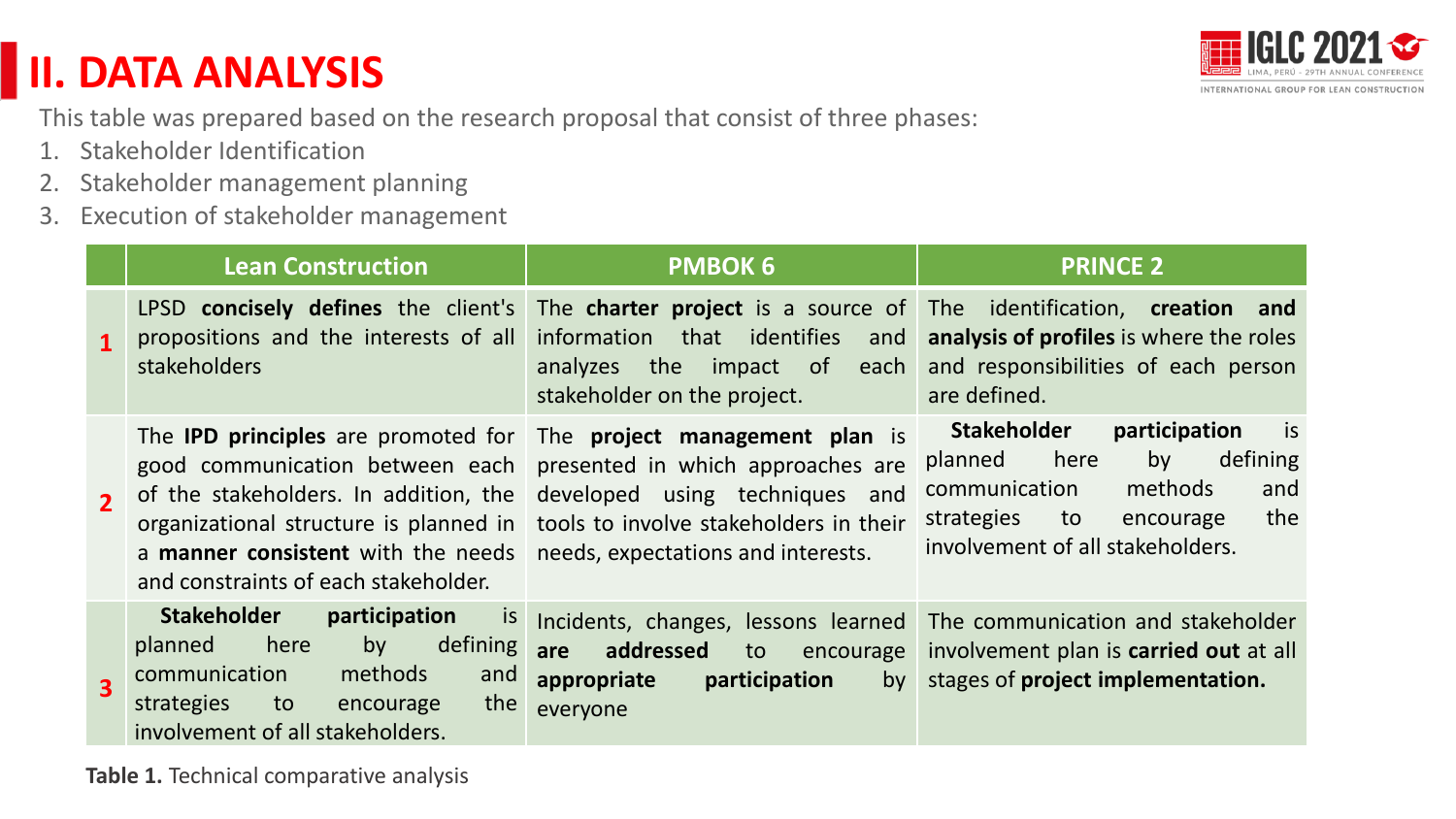## **II. DATA ANALYSIS**



A survey was conducted among experienced engineers and experts in the field of project management in buildings to analyze the problem in Peru and corroborate the feasibility of the research topic. (expert's judgment)



**Figure 3.** Most recurrent causes of inefficient multifamily project management and main problems in project planning in Peru.

**Figure 4.** Reasons for poor on-site execution in multifamily projects in Peru and the percentage of feasibility of the subject of this article.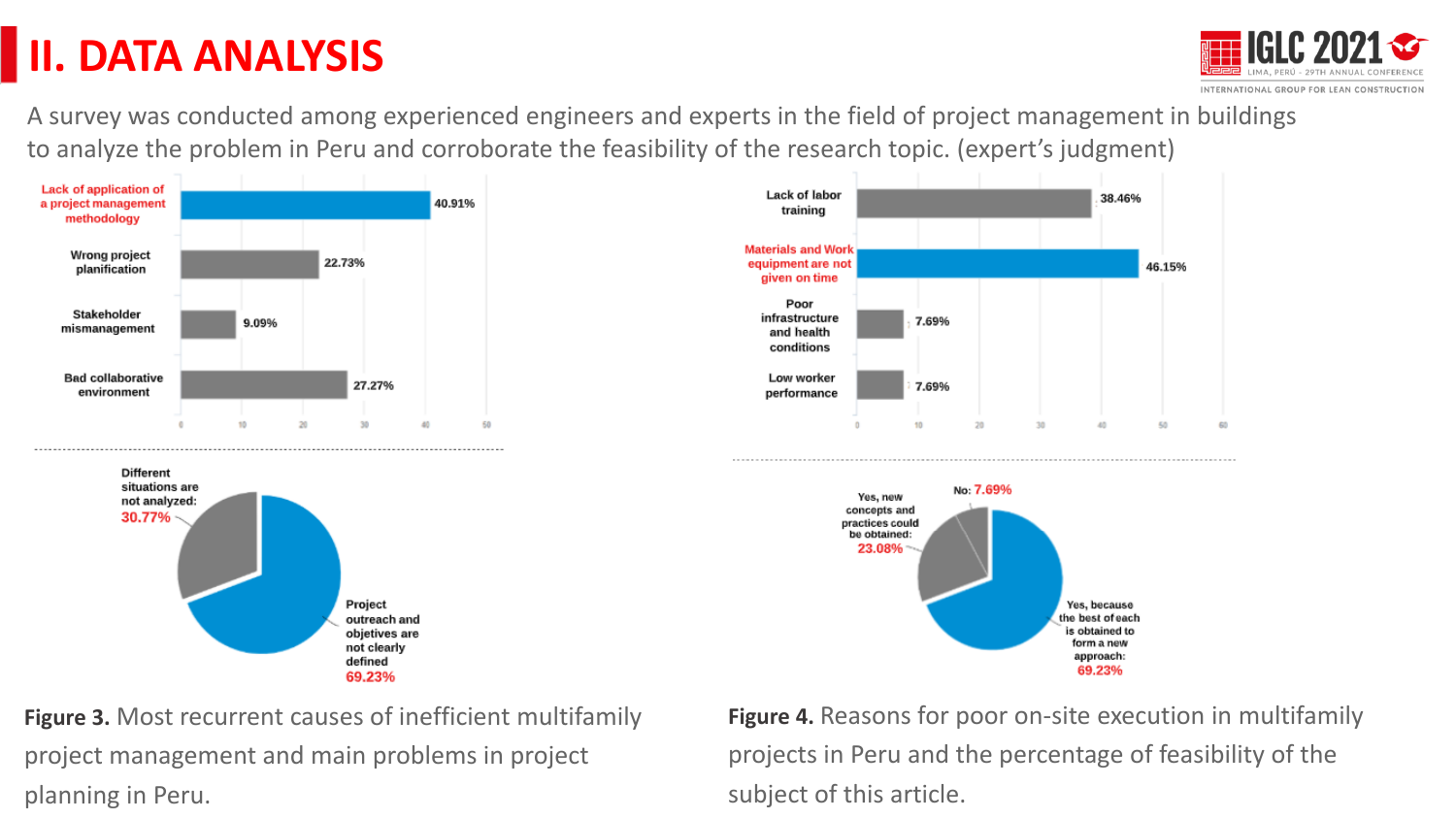

The following is a detailed explanation of the proposal that focuses on stakeholder management with the integration of the aforementioned study methodologies.

Phase 1: Stakeholder Identification



**Figure 5.** Structure of the stakeholder identification phase

Big Room is a large and orderly space that fosters a good collaborative environment. This is where the training and the elaboration of a profile of each interested party will take place, reflecting their knowledge, communication methods and their interest in the project.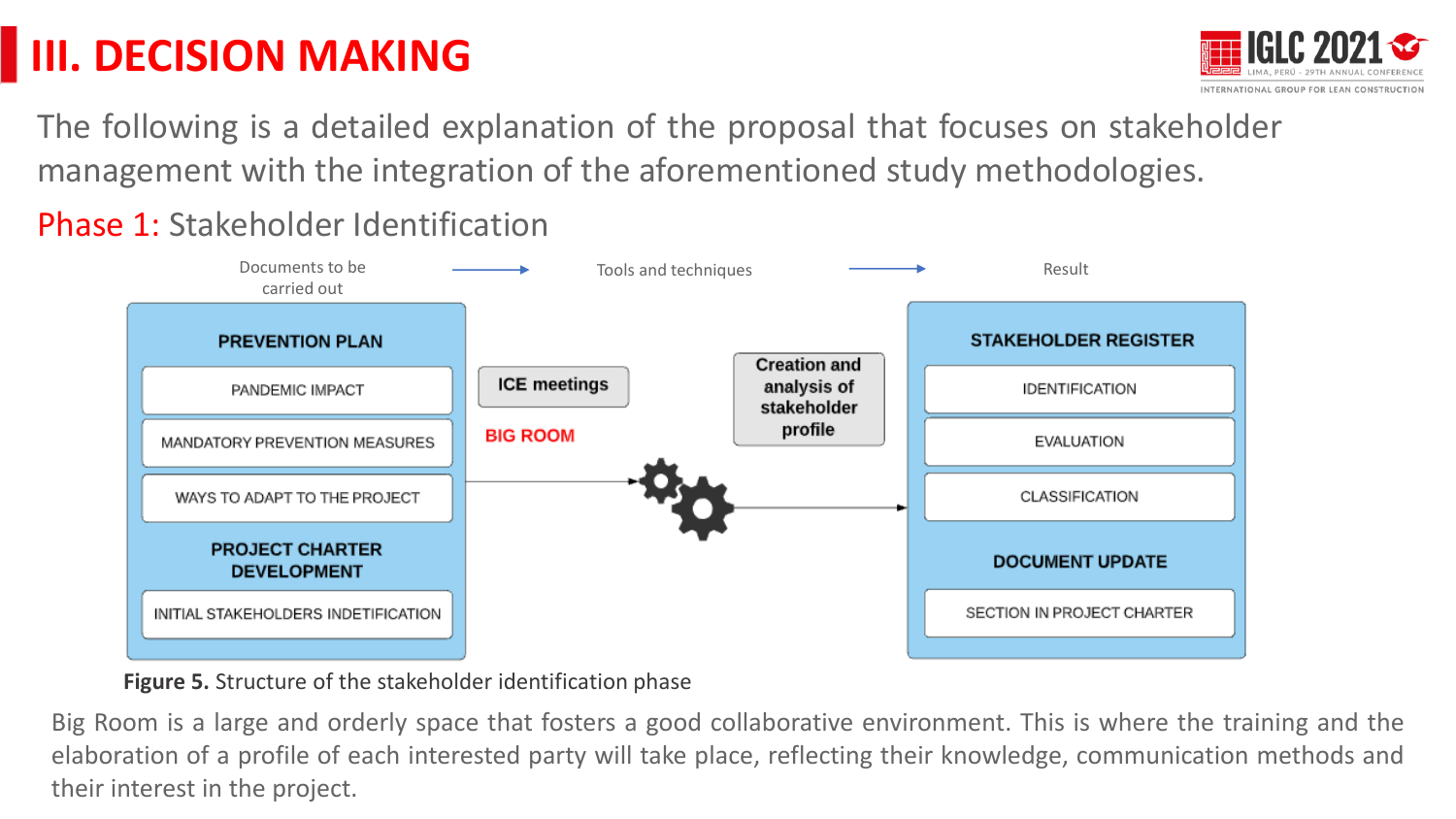

#### Phase 2: Stakeholder management planning



#### **Figure 6.** Structure of stakeholder management planning

The organizational structure is elaborated, where it is seen who responds to whom and under what measures to avoid unnecessary meetings that raise the risk of contagion at work.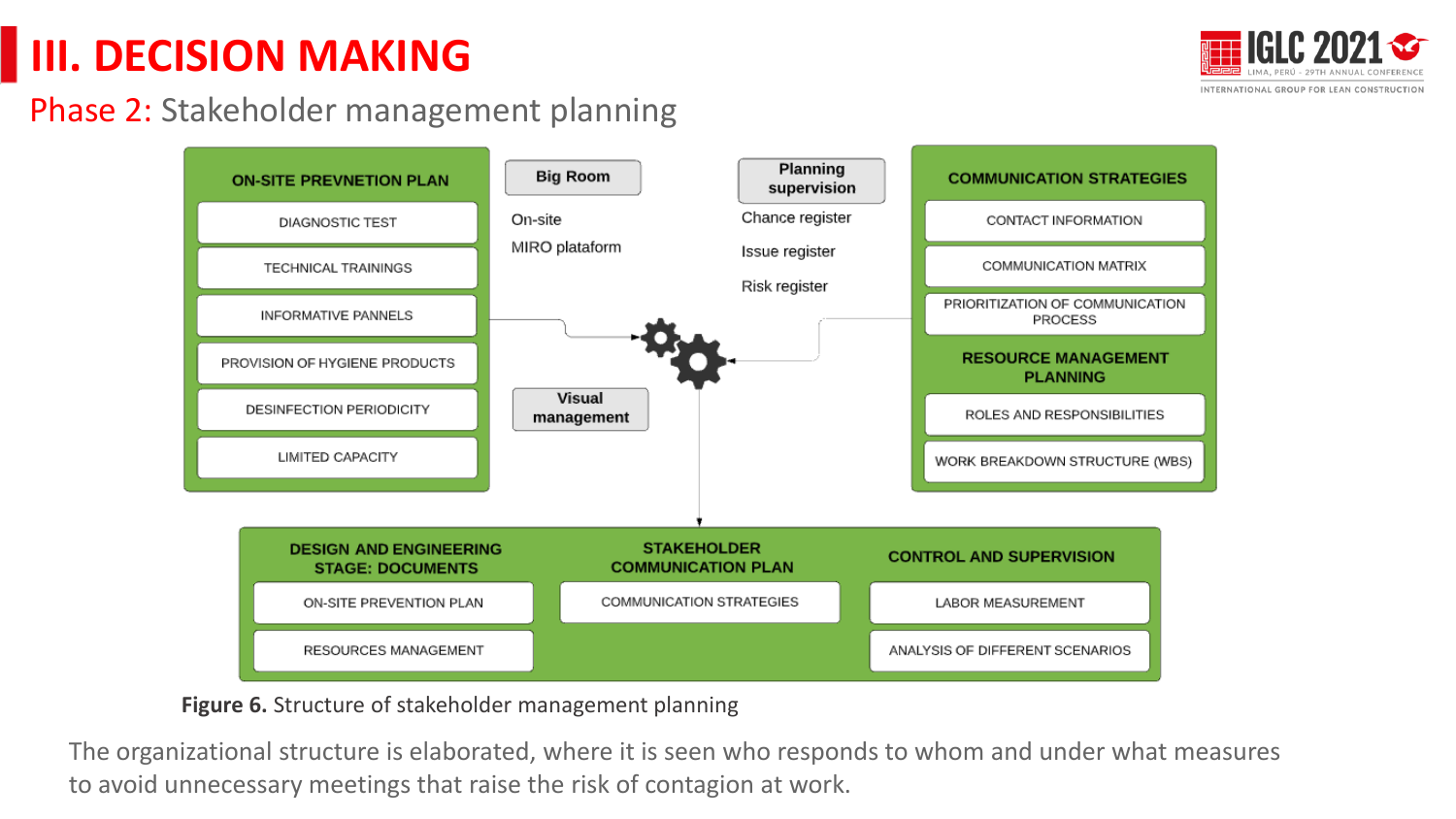

**Communication strategies** contains contact information, a communication matrix and a degree of prioritization that helps the manager to maintain a fluid conversation with the engineer, designer, architect, main contractors and derivatives during the design and engineering stages.

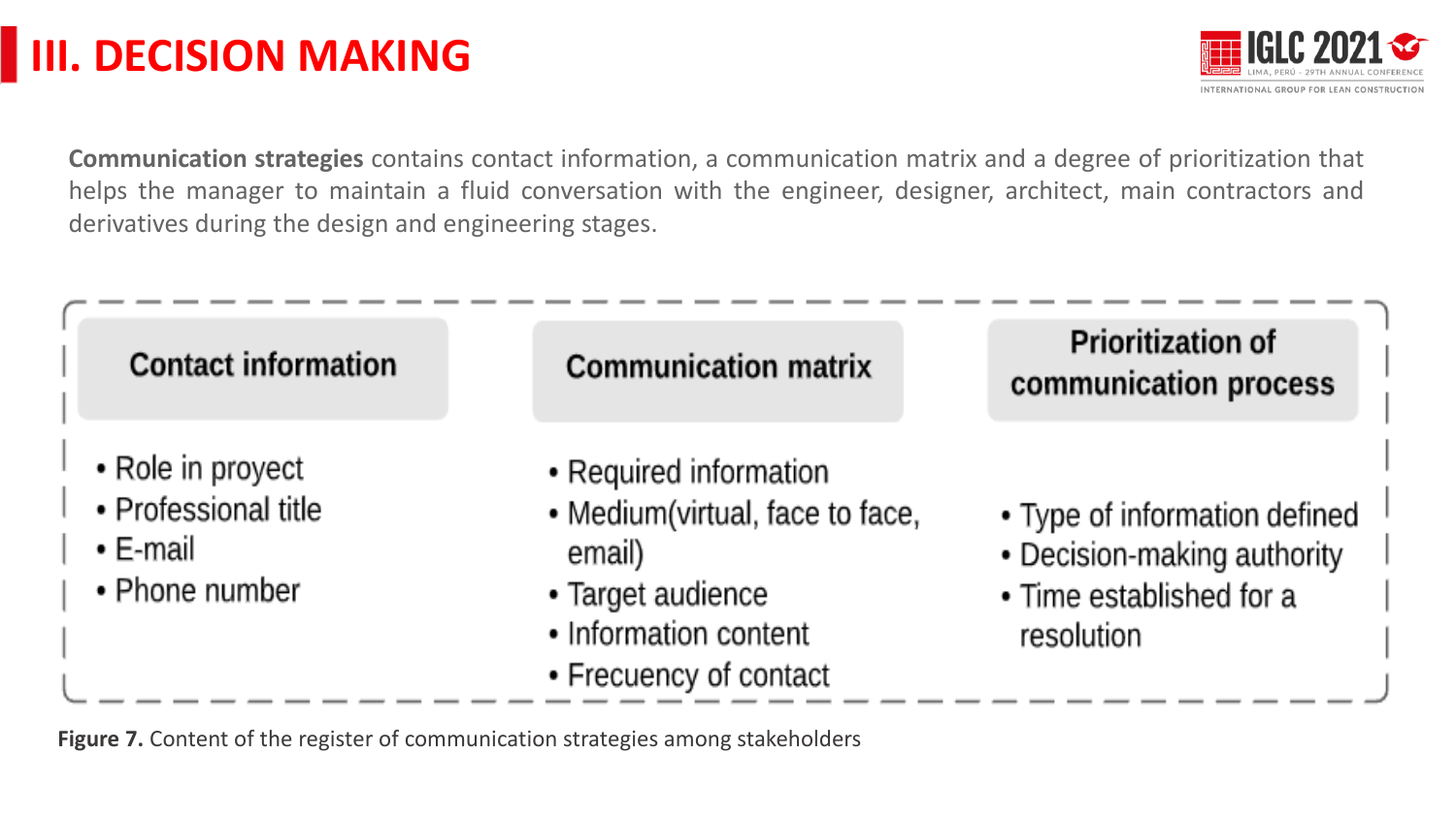

For the development of the activities of this phase, the progress of the project planning must continue with the practice of the Big room.



**Figure 8.** On-site Big Room layout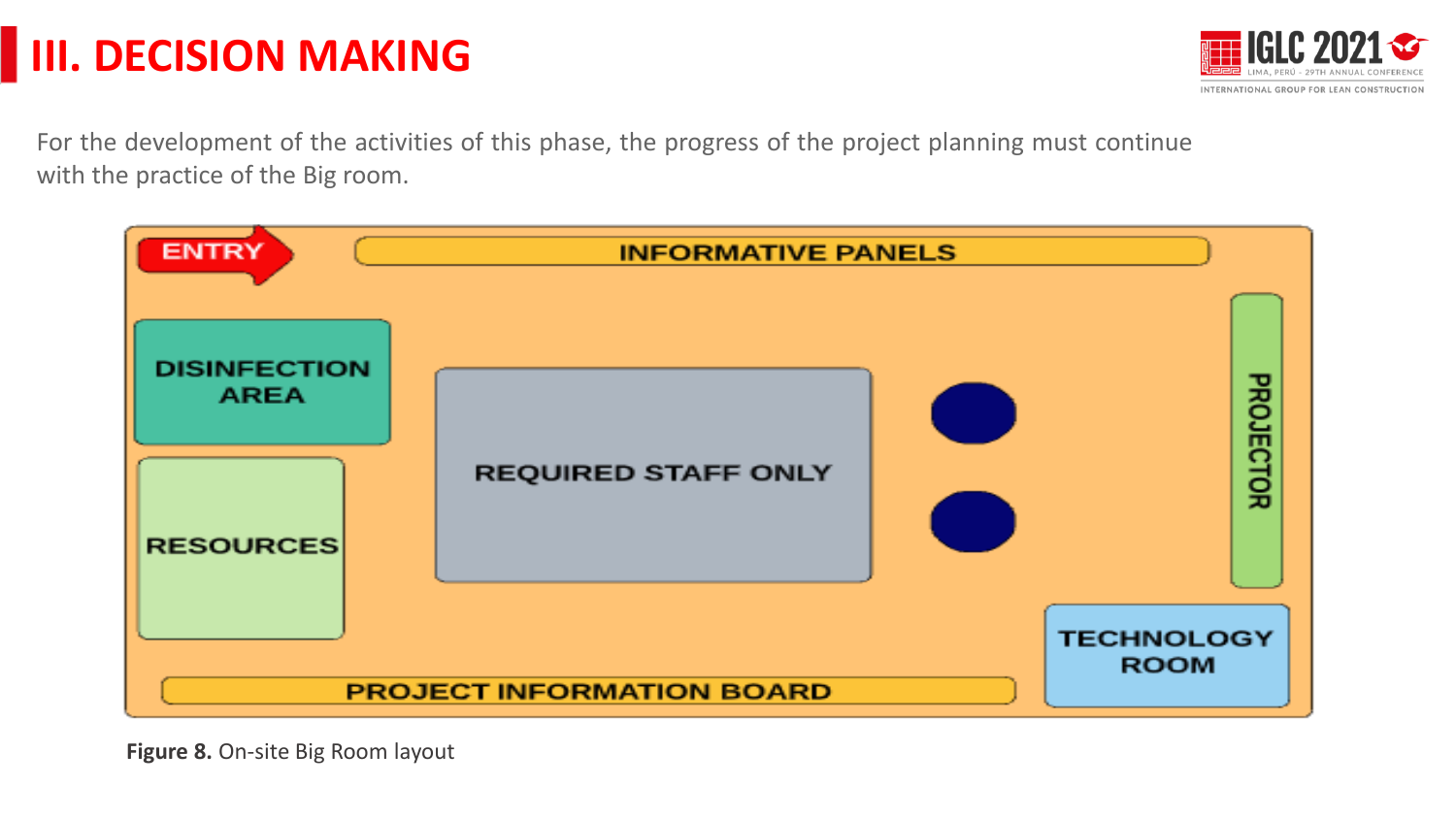

**MIRO** facilitates the meeting between the design and engineering team to discuss planning decisions for on-site execution. In addition, the service is free, easy to access, and above all encourages the application of visual management, which is a Lean tool that helps clarify processes or other information to be visually appealing and simple to understand.

| miro<br>ICE MEETINGS $\hat{\pi}$ 1  | ਵ<br><b>Share</b>                                                                                                                                                                                                                                                                                                                                                                                                                                                                                                                                                                                                                                                                                                                                             |                                                                                                                                                               |
|-------------------------------------|---------------------------------------------------------------------------------------------------------------------------------------------------------------------------------------------------------------------------------------------------------------------------------------------------------------------------------------------------------------------------------------------------------------------------------------------------------------------------------------------------------------------------------------------------------------------------------------------------------------------------------------------------------------------------------------------------------------------------------------------------------------|---------------------------------------------------------------------------------------------------------------------------------------------------------------|
| R<br>亍<br>т                         | ICE EN CONSTRUCCIÓN<br>JUICI00 DE<br>EXPERTOS:<br><b>PROJECT: "ROSA MARÍA" RESIDENCE</b><br>Brainstorming<br><b>PHASE: PLANIFICATION</b><br><b>STAKEHOLDERS: DESIGNERS</b><br><b>ACTIVITY: PREPARATION OF PLANS (STRUCTURES)</b>                                                                                                                                                                                                                                                                                                                                                                                                                                                                                                                              | ELECTRICAL ENGINEER<br>STRUCTURAL ENGINEERING SANITARY ENGINEER<br>Tolumns C-2 and C-3<br>io not comply with<br>the pro-<br>IN PROCESS<br>dimensioning fules. |
| D<br><b>COL</b><br>$\bigwedge$<br>ほ | <b>MEMBERS REQUIRED:</b> STRUCTURAL, SANITARY AND ELECTRICAL ENGINEERS<br>Dimensioning of the<br>PLANS TO CONSULT: STRUCTURES<br>Pipe routing must<br>SPECIFIC FLOOR: BASEMENT AND FIRST LEVEL<br>columns must be<br>be traced<br>DISCUSSION POINT: FINAL SIZING<br>corrected<br><b>ESPECIFICACIONES TECNICAS</b><br><b>VORETO ARMADO</b><br><b>ICRETO CICLOPEO</b><br>REDOS: Outcowls of Dates 1:10 +30% P.O. (Tank nails: DB)<br>We choose the +2067 P.M. (Two, max.)                                                                                                                                                                                                                                                                                       | <b>Nuview Technica</b><br>NO COMMERT VET<br>tacdazd <sup>11</sup>                                                                                             |
| ♯<br>口<br>$\bullet\bullet\bullet$   | CLIBRIMIENTOR MÍNIMOR<br><b>Car Focal ANY V Maritan</b><br>SPECIFICATIONS<br><b>CUADRO DE COLUMNAS</b><br>(ESC=1/25)<br>$C-1$ $C-2$ $C-3$ $C-4$<br>TIPO  <br>$C-5$ $C-6$<br>æ.<br>$\sim$<br>$-8.1$<br>$-89.7$<br>$\begin{tabular}{ c c c c c c c c c } \hline \multicolumn{1}{ c }{\textbf{1}} & \multicolumn{1}{ c }{\textbf{2}} & \multicolumn{1}{ c }{\textbf{3}} & \multicolumn{1}{ c }{\textbf{5}} & \multicolumn{1}{ c }{\textbf{6}} & \multicolumn{1}{ c }{\textbf{1}} & \multicolumn{1}{ c }{\textbf{6}} & \multicolumn{1}{ c }{\textbf{1}} & \multicolumn{1}{ c }{\textbf{1}} & \multicolumn{1}{ c }{\textbf{5}} & \multicolumn{1}{ c }{$<br>$B =$<br><b>KEALERSHIP</b><br>month the second control of the second<br>The property of the property of | <b>ESTABLISHED SCHEDULE</b><br><b>CONTRACTOR</b> PROPERTY<br><u>Hullbandh</u>                                                                                 |
|                                     | 其中国中部にも中のや<br>$<<$                                                                                                                                                                                                                                                                                                                                                                                                                                                                                                                                                                                                                                                                                                                                            |                                                                                                                                                               |

**Figure 9.** Virtual Big Room using MIRO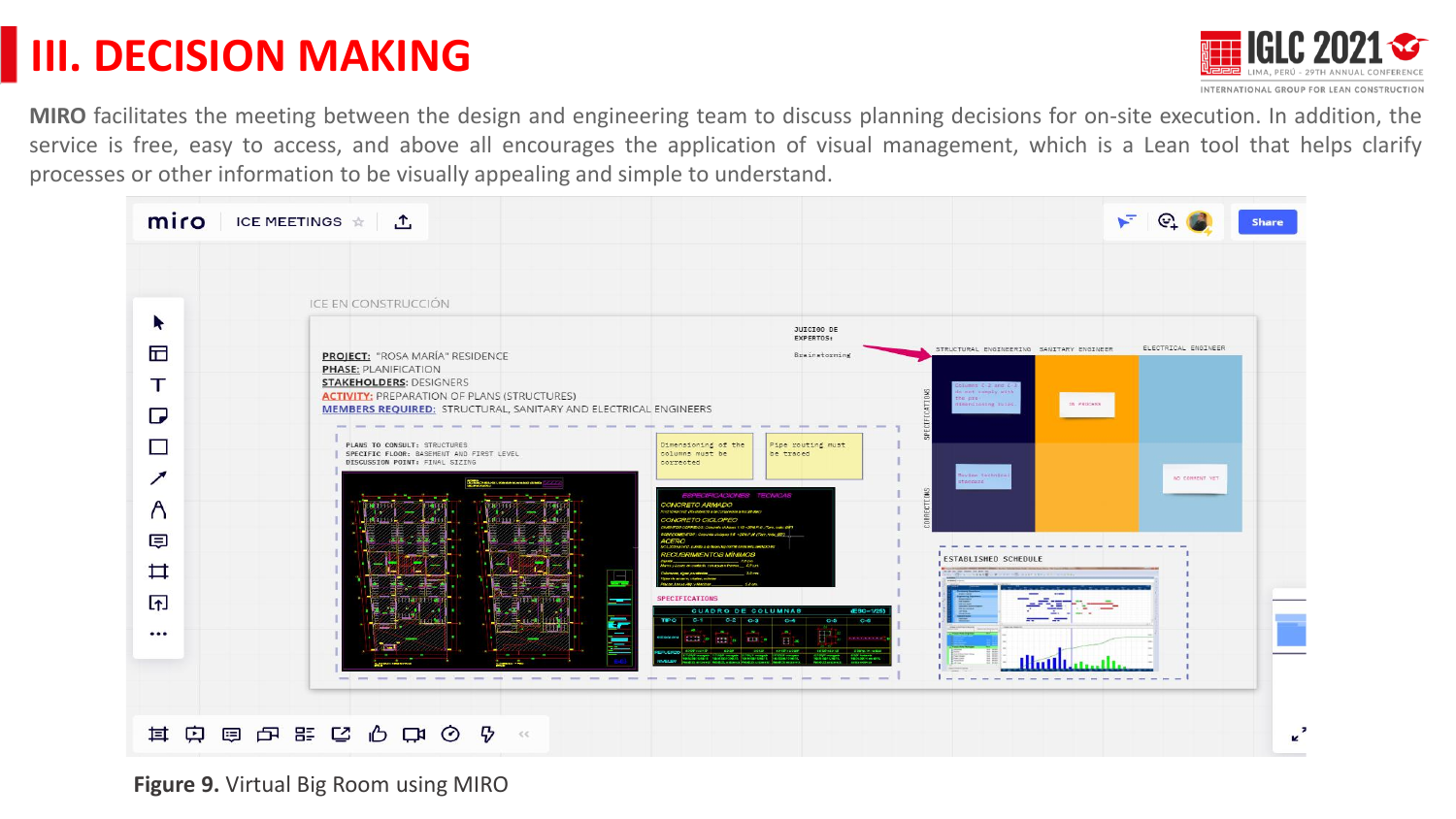

#### Phase 3: Execution of stakeholder management

**IPD** contains a series of very important principles for the correct execution of a construction project. The engineers interviewed emphasize that the poor collaborative environment that exists in construction companies is synonymous with poor management in Peru. Therefore, these principles help to form leaders regardless of the position one holds.



**Figure 10.** Structure of Execution of stakeholder management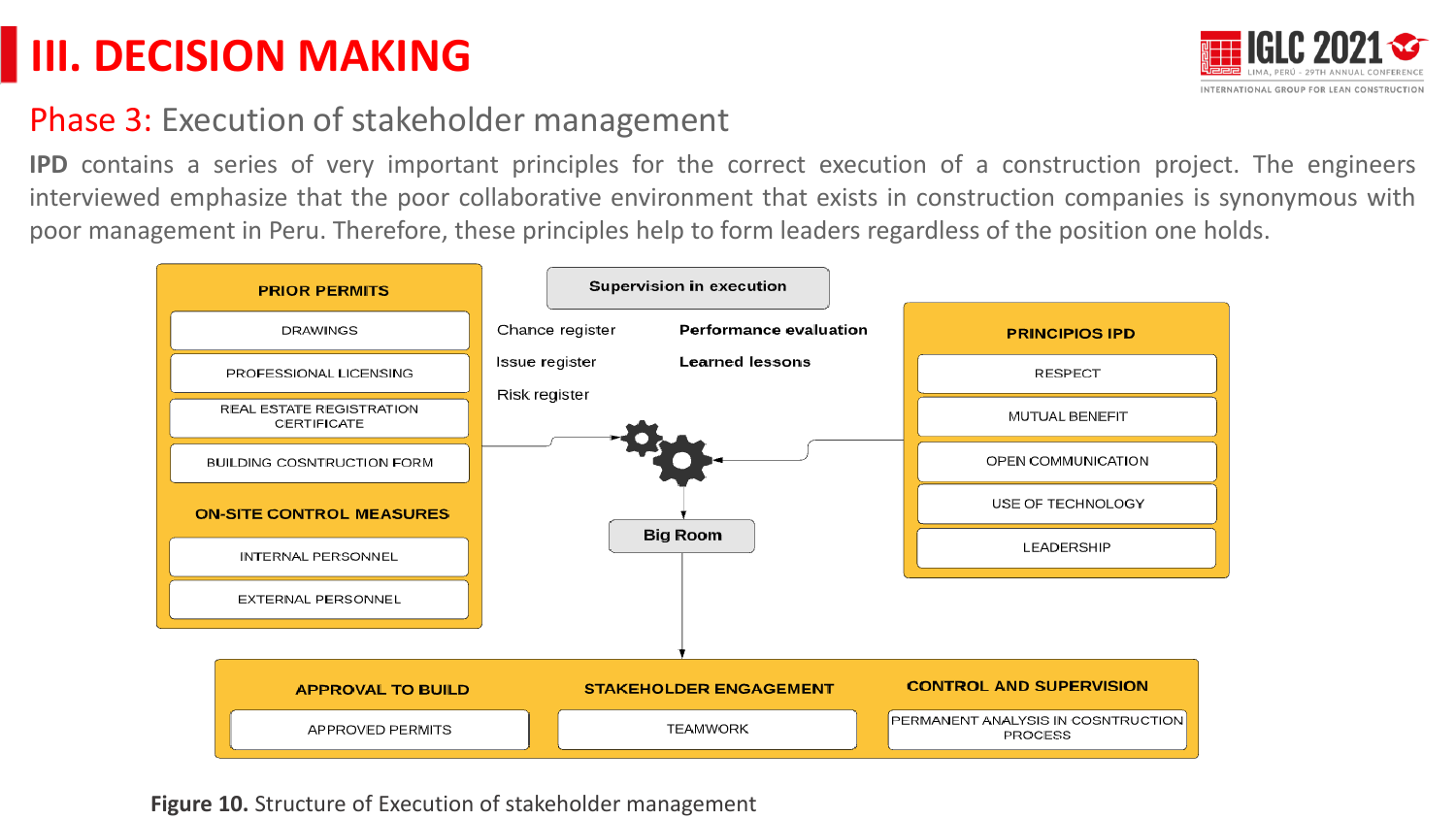

Monitoring and follow-up adds two records: **Performance Evaluation and Lessons Learned**. These reports help to evaluate the performance of the stakeholders and recognize which were the errors in the assigned activity with the objective to improve immediately and take into consideration these records for future planning of other multifamily projects.



**Figure 11.** Work area on-site, Material reception area and Sales area layouts applying preventive sanitary measures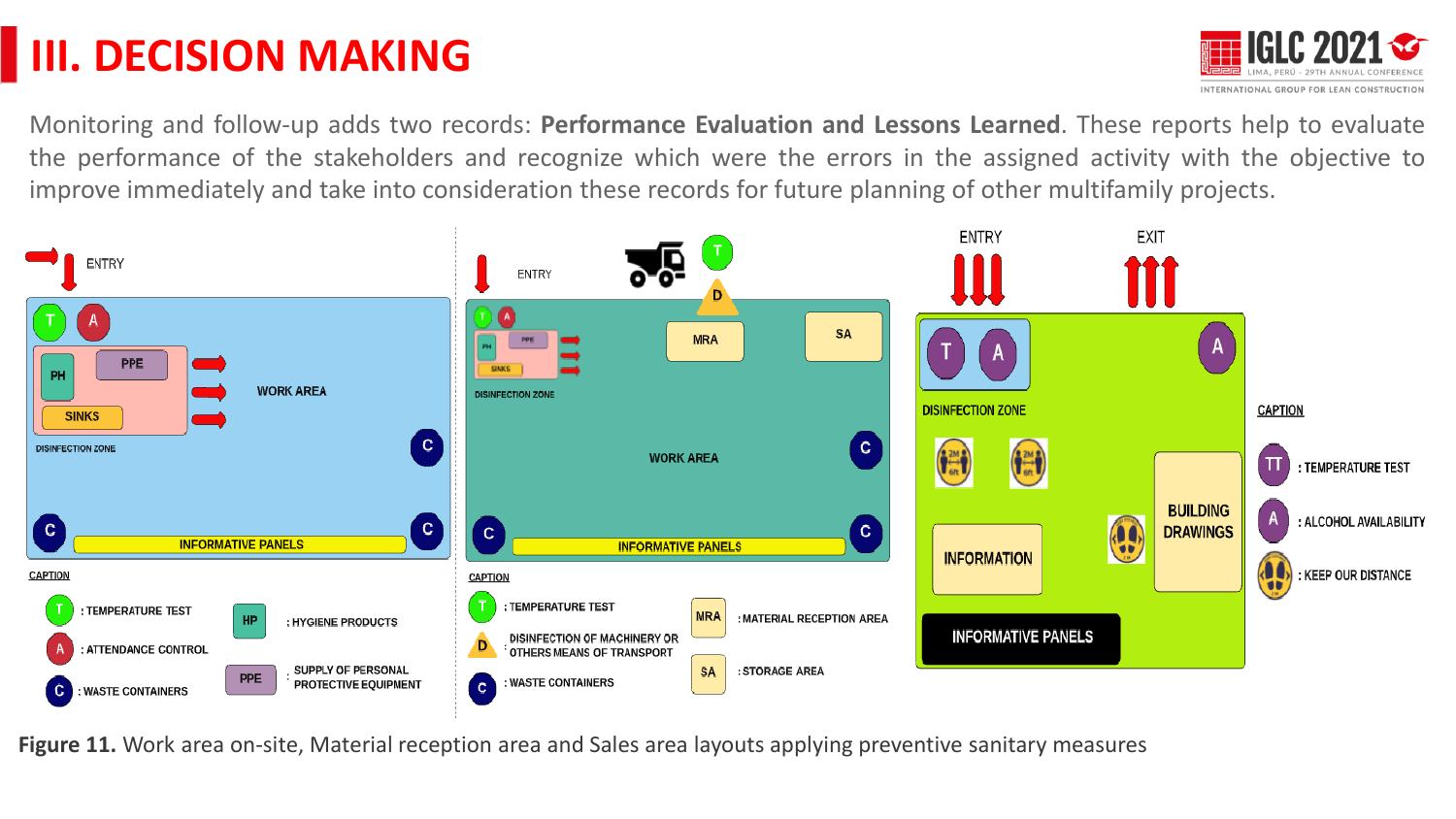



**Figure 12.** Life cycle of a multifamily project with stakeholder engagement strategy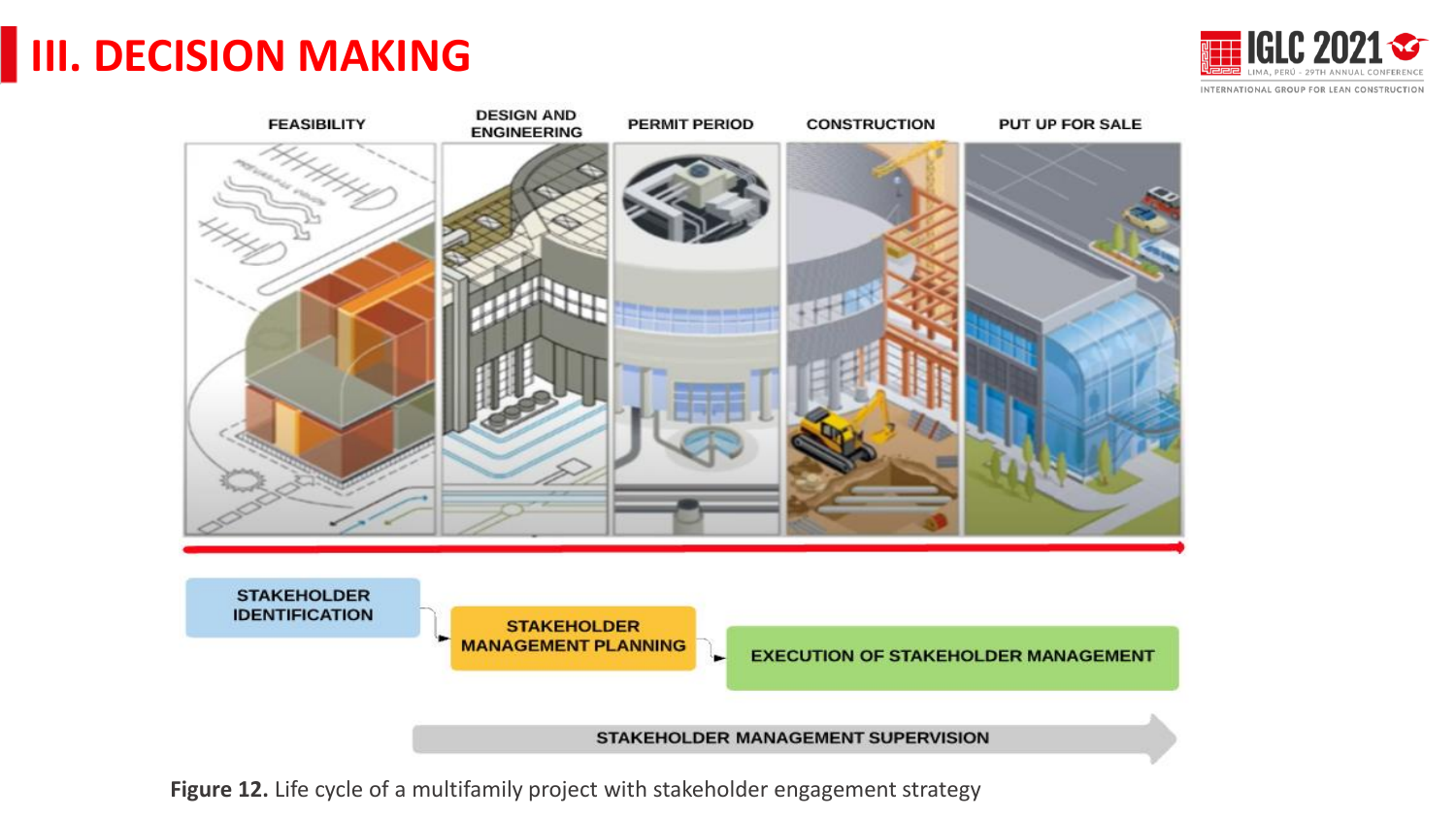

#### **IV. CONCLUSIONS**

**1.** The experts' opinion highlights the management problems in multifamily projects in Peru, mentioning that **68.18%** of the causes of inefficient management are due to the lack of application of a project management methodology (40.91%) and a poor collaborative environment (27.27%).



2. Inefficient planning development and poor execution of a multifamily project in Peru is mainly due to project scope and objectives not being clearly and concisely defined (**40.91%**) and equipment and work materials not being delivered on schedule (**46.15%**) respectively.



**3.** In the three phases of the proposal, the practice of **face-to-face** and **virtual Big Room** (MIRO platform), type of **ICE** meeting, is established, since it promotes order and speed to make decisions in any situation that may occur during the development stages of a multifamily project.

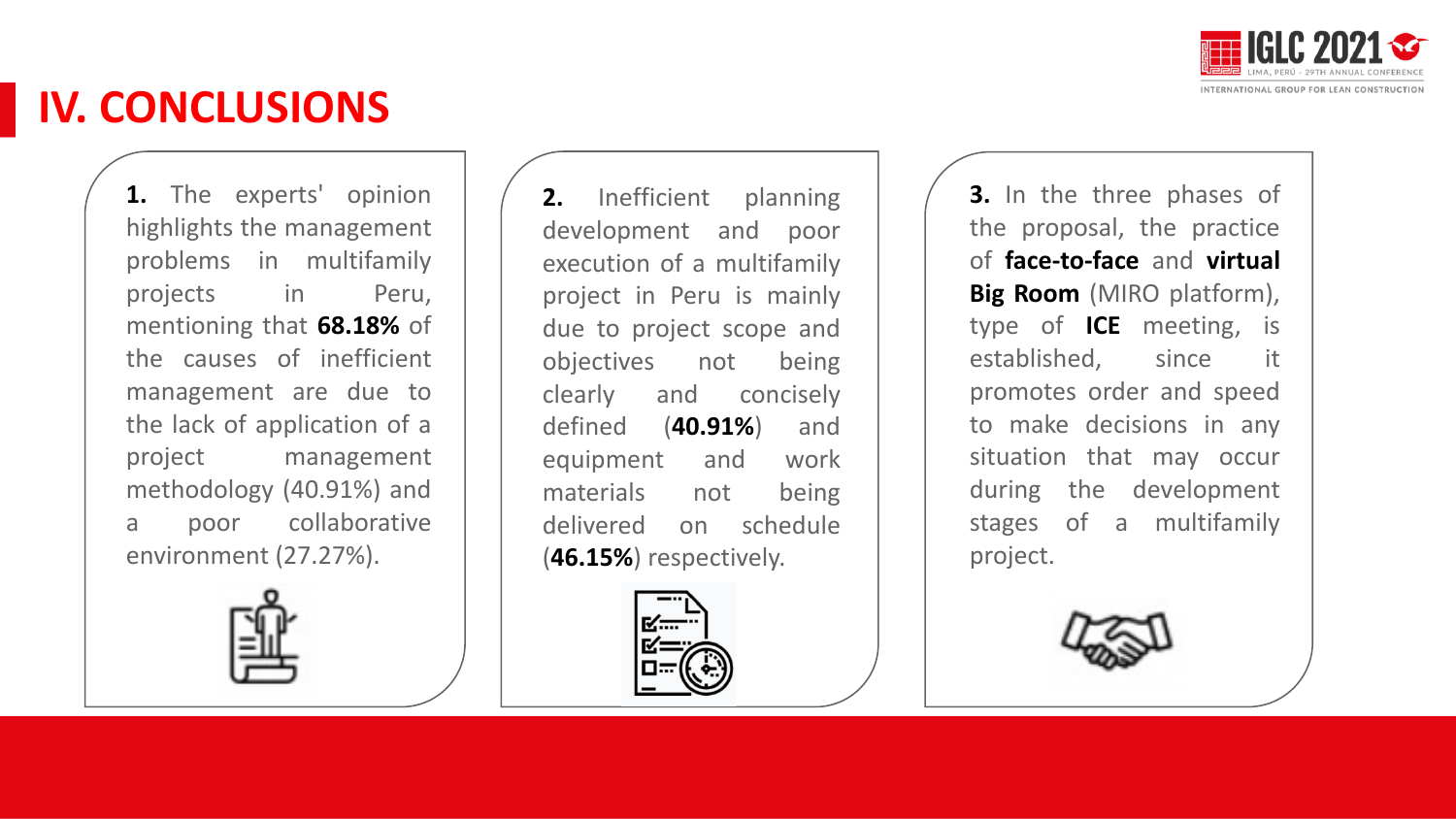

#### **IV. CONCLUSIONS**

**4.** The **constant monitoring** of the activities established in the proposal with the established records allows them to analyze the different scenarios during a multifamily project. That is, it helps to identify any type of incident or underperformance of the **stakeholder** to take corrective action quickly and effectively.



**5.** The stakeholder **communication plan**, shown in phase 2 of the proposal, represents the use of **communication strategies** in a registry that allow for greater fluidity and **integration** among each stakeholder.



**6.** The **feasibility of stakeholder management** in multifamily projects in Peru applying the mentioned methodologies and the use of the **Big Room** as the main tool is **92.31%**, since the best of each one is obtained (69.23%) and new concepts and practices are established (23.08%) to formulate a new approach in these times of change as stated in our proposal.